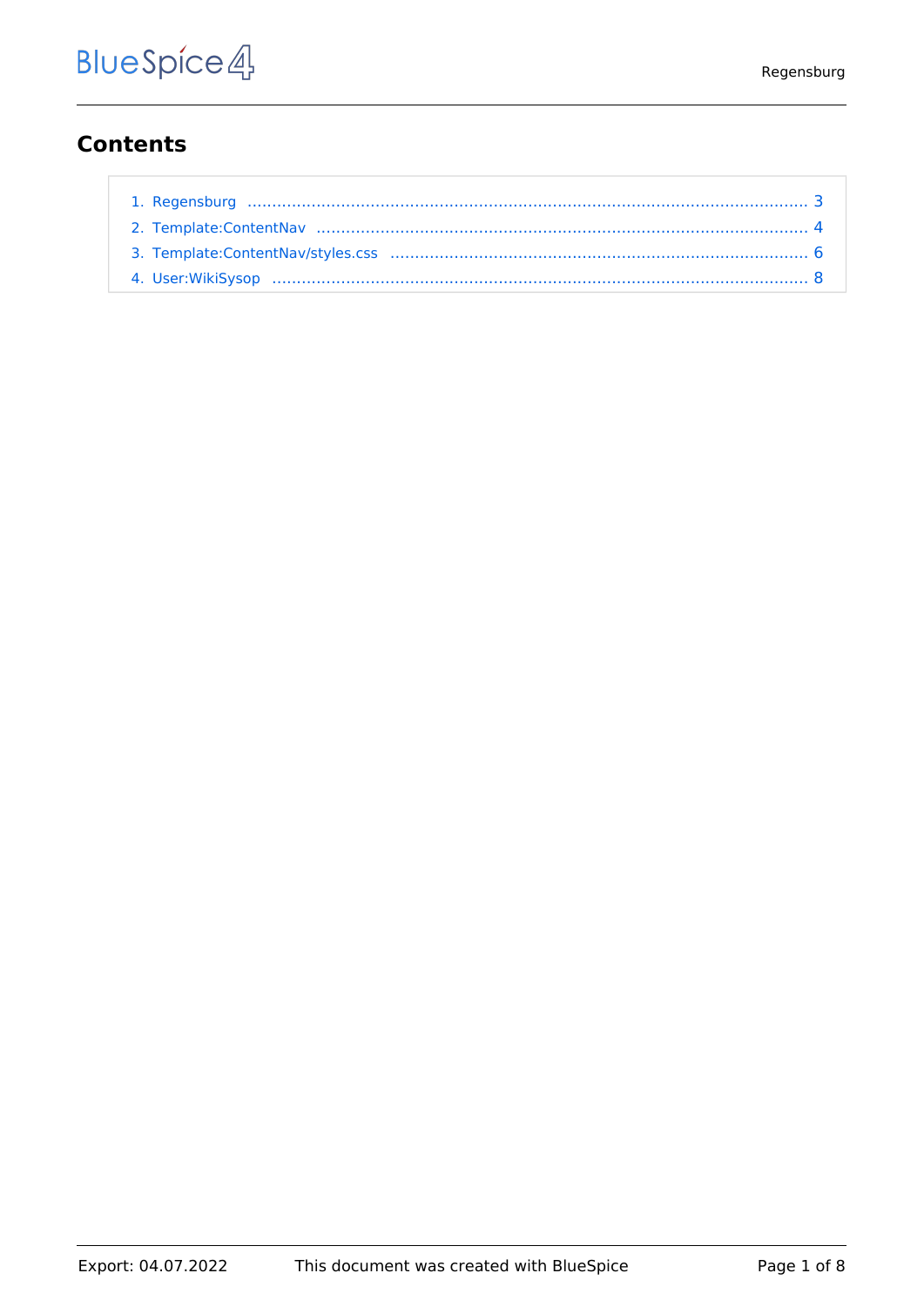## **Regensburg**

## Basic information

| Display title                                                                    | Regensburg   |
|----------------------------------------------------------------------------------|--------------|
| Default sort key                                                                 | Regensburg   |
| Page length (in bytes)                                                           | 5,461        |
| Page ID                                                                          | 433          |
| Page content language                                                            | en - English |
| Page content model                                                               | wikitext     |
| Indexing by robots                                                               | Allowed      |
| Number of redirects to this page                                                 | $\Omega$     |
| Counted as a content page                                                        | Yes          |
| Number of subpages of this page $\vert 0 \rangle$ (0 redirects; 0 non-redirects) |              |

## Page protection

| Edit   Allow all users (infinite) |
|-----------------------------------|
| Move Allow all users (infinite)   |

[View the protection log for this page.](https://en.demo.bluespice.com/w/index.php?title=Special:Log&type=protect&page=Regensburg)

#### Edit history

| Page creator                                   | WikiSysop (talk   contribs) |
|------------------------------------------------|-----------------------------|
| Date of page creation                          | 17:30, 2 December 2021      |
| Latest editor                                  | WikiSysop (talk   contribs) |
| Date of latest edit                            | 15:24, 8 December 2021      |
| Total number of edits                          | 4                           |
| Total number of distinct authors               | 1                           |
| Recent number of edits (within past 90 days) 0 |                             |
| Recent number of distinct authors              | 0                           |

|  | Transcluded templates $(2)$ $\bullet$ Template: Content Nav (view source) |
|--|---------------------------------------------------------------------------|
|  | ● Template: ContentNav/styles.css (view source                            |
|  |                                                                           |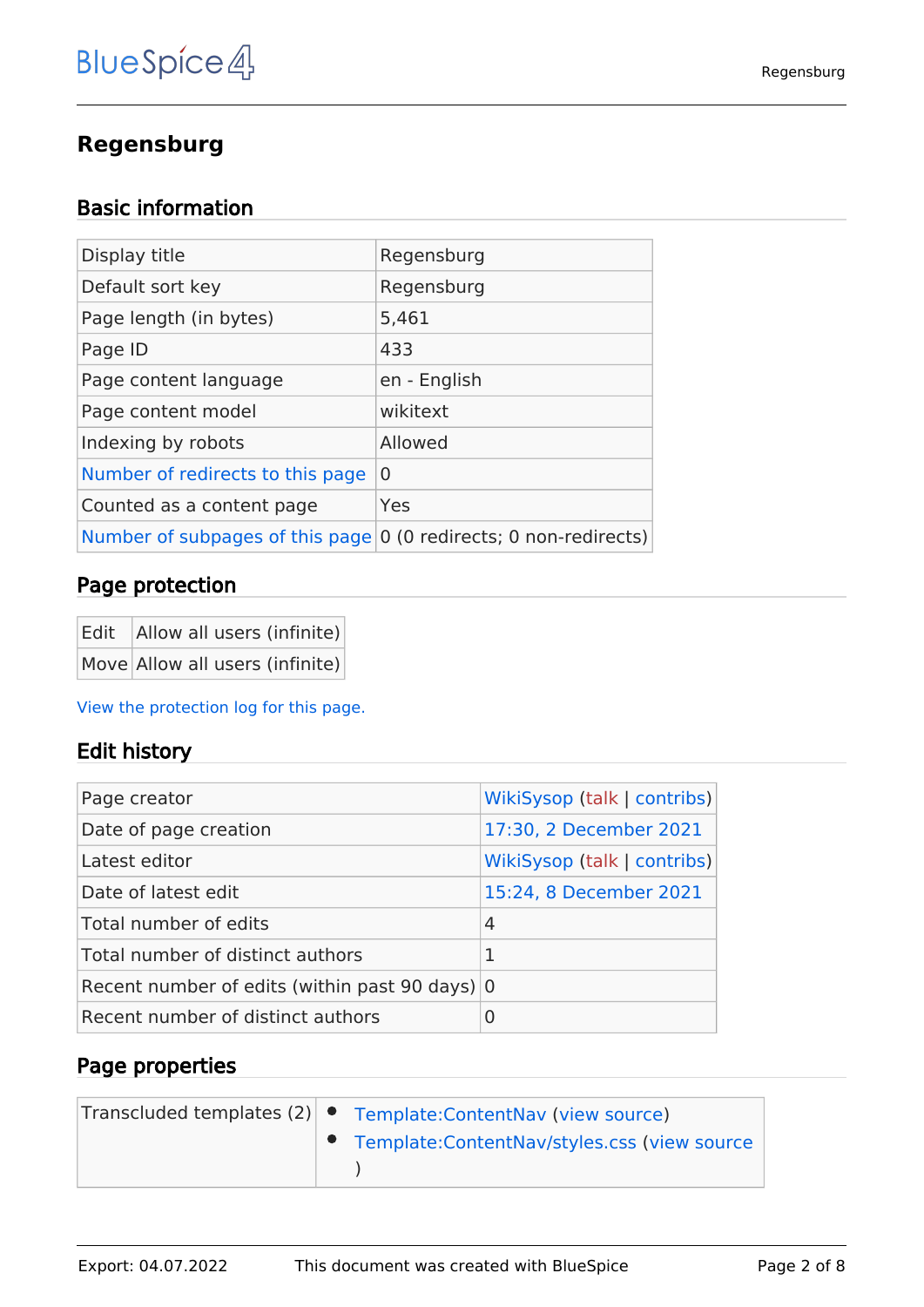## <span id="page-2-0"></span>**Information for "Regensburg"**

## Basic information

| Display title                                                               | Regensburg   |
|-----------------------------------------------------------------------------|--------------|
| Default sort key                                                            | Regensburg   |
| Page length (in bytes)                                                      | 5,461        |
| Page ID                                                                     | 433          |
| Page content language                                                       | en - English |
| Page content model                                                          | wikitext     |
| Indexing by robots                                                          | Allowed      |
| Number of redirects to this page                                            | $\Omega$     |
| Counted as a content page                                                   | Yes          |
| Number of subpages of this page $ 0 \rangle$ (0 redirects; 0 non-redirects) |              |

## Page protection

| Edit   Allow all users (infinite) |
|-----------------------------------|
| Move Allow all users (infinite)   |

[View the protection log for this page.](https://en.demo.bluespice.com/w/index.php?title=Special:Log&type=protect&page=Regensburg)

#### Edit history

| Page creator                                             | WikiSysop (talk   contribs) |
|----------------------------------------------------------|-----------------------------|
| Date of page creation                                    | 17:30, 2 December 2021      |
| Latest editor                                            | WikiSysop (talk   contribs) |
| Date of latest edit                                      | 15:24, 8 December 2021      |
| Total number of edits                                    | 4                           |
| Total number of distinct authors                         | 1                           |
| Recent number of edits (within past 90 days) $ 0\rangle$ |                             |
| Recent number of distinct authors                        | 0                           |

| Transcluded templates (2) • Template: ContentNav (view source) |
|----------------------------------------------------------------|
| ● Template: Content Nav/styles.css (view source                |
|                                                                |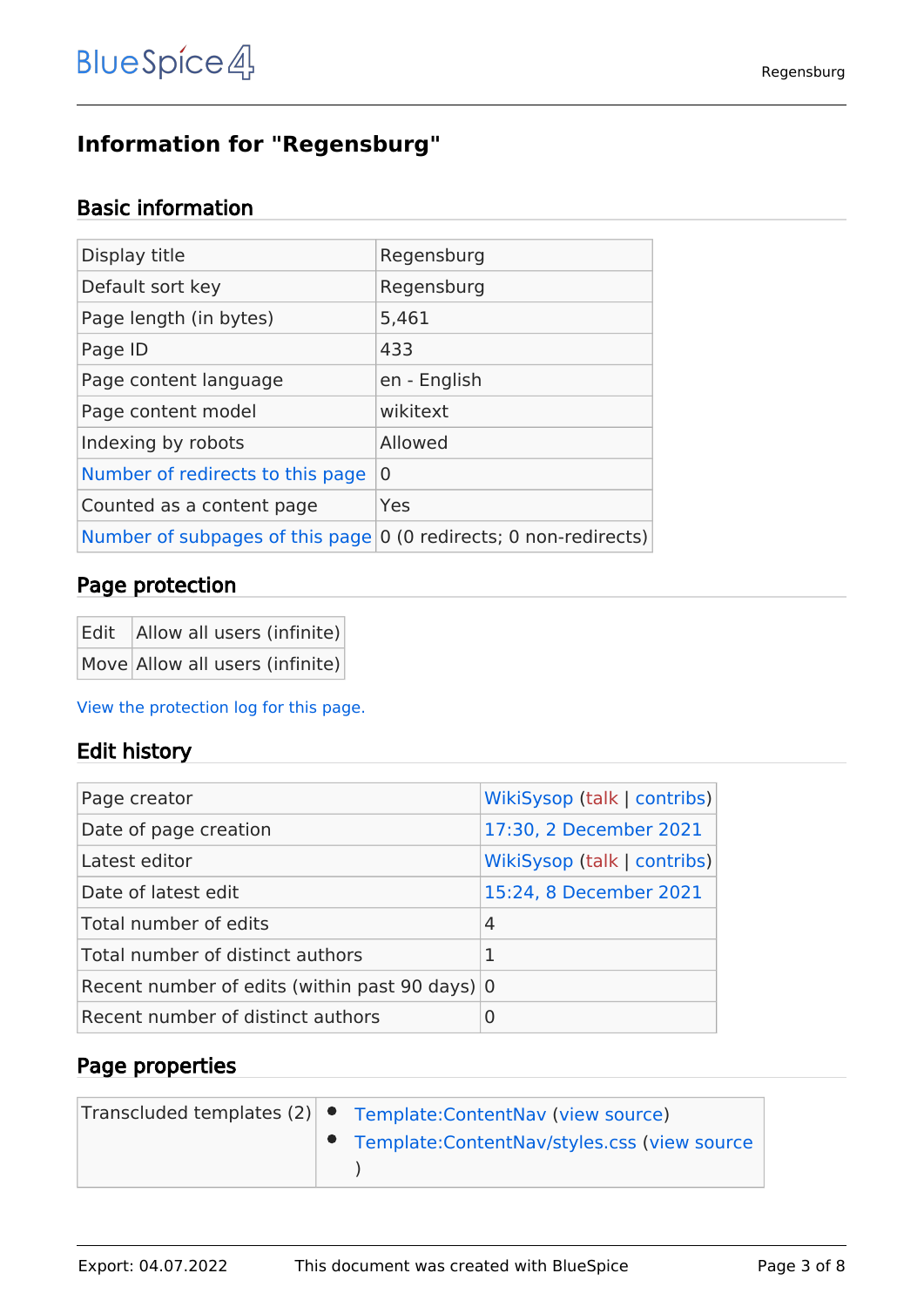# <span id="page-3-0"></span>**Information for "Template:ContentNav"**

## Basic information

| Display title                                                     | Template:ContentNav |
|-------------------------------------------------------------------|---------------------|
| Default sort key                                                  | ContentNav          |
| Page length (in bytes)                                            | 863                 |
| Namespace                                                         | Template            |
| Page ID                                                           | 94                  |
| Page content language                                             | en - English        |
| Page content model                                                | wikitext            |
| Indexing by robots                                                | Allowed             |
| Number of redirects to this page                                  | 0                   |
| Number of subpages of this page $1$ (0 redirects; 1 non-redirect) |                     |
|                                                                   |                     |

#### Page protection

| Edit   Allow all users (infinite) |
|-----------------------------------|
| Move Allow all users (infinite)   |

[View the protection log for this page.](https://en.demo.bluespice.com/w/index.php?title=Special:Log&type=protect&page=Template%3AContentNav)

#### Edit history

| Page creator                                   | hw>WikiSysop                 |
|------------------------------------------------|------------------------------|
| Date of page creation                          | 16:47, 24 November 2021      |
| Latest editor                                  | Hschreiber (talk   contribs) |
| Date of latest edit                            | 11:44, 3 December 2021       |
| Total number of edits                          | 8                            |
| Total number of distinct authors               | 4                            |
| Recent number of edits (within past 90 days) 0 |                              |
| Recent number of distinct authors              | 0                            |

| Pages transcluded on (25)   ● Calendar (view source) | • Coffeemaker (view source)        |  |
|------------------------------------------------------|------------------------------------|--|
|                                                      | Customers (view source)            |  |
|                                                      | Documentation System (view source) |  |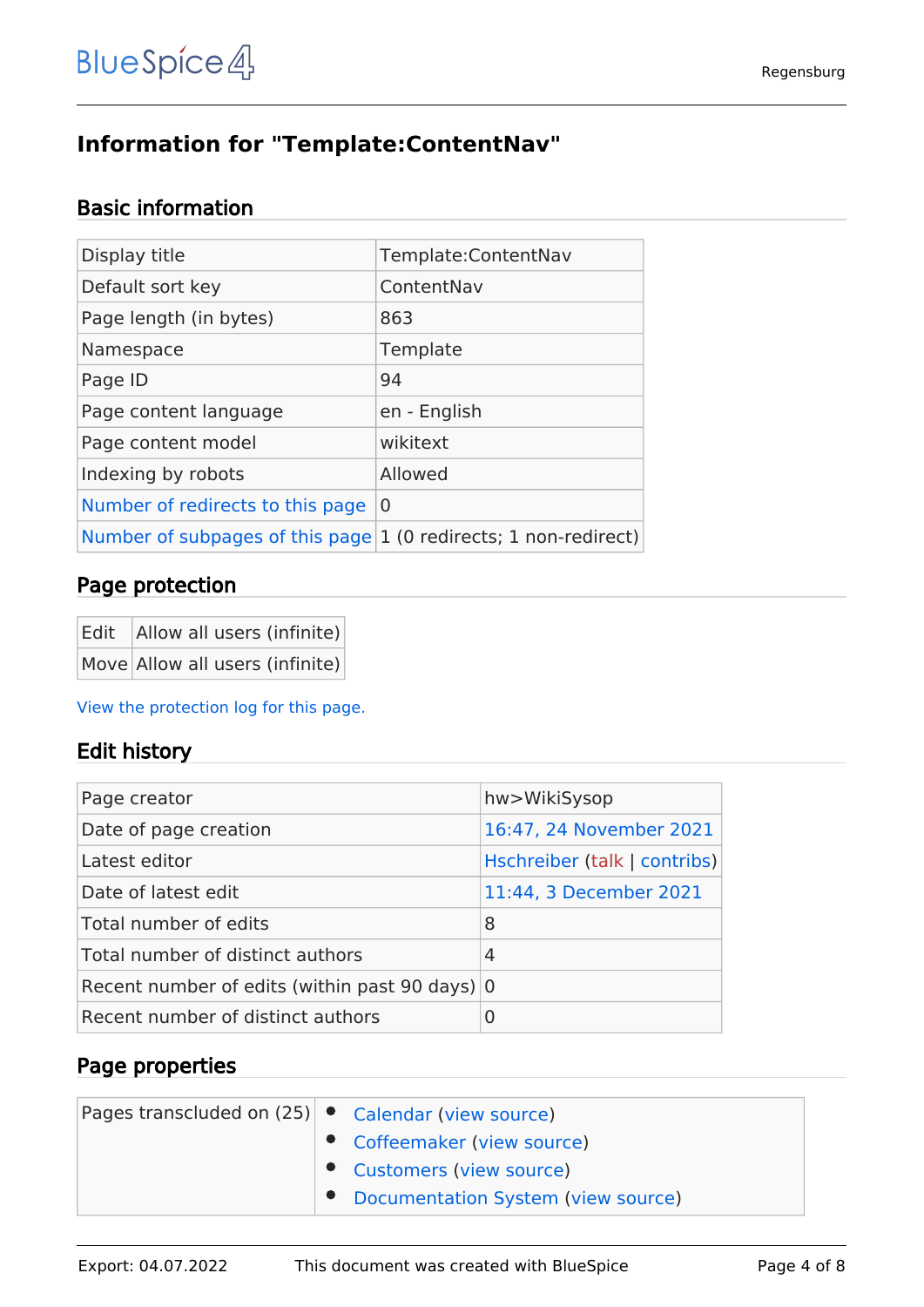# **BlueSpice4**

| Electric Pallet Truck Alligator (view source)        |
|------------------------------------------------------|
| <b>Employees Query (view source)</b>                 |
| IT documentation (view source)                       |
| Impulse response (view source)                       |
| Integrated Management System (view source)           |
| Knowledge Base (view source)                         |
| Minutes (view source)                                |
| <b>Organization Manual (view source)</b>             |
| Process map (view source)                            |
| Regensburg (view source)                             |
| Relocation of IT Staff (view source)                 |
| <b>YourCompany (view source)</b>                     |
| Category: Bike (view source)                         |
| $\bullet$<br>RM:All risks (view source)              |
| IMS: Audit reports (view source)                     |
| IMS: Process descriptions (view source)              |
| IMS: Role definitions (view source)<br>$\bullet$     |
| IMS: Work instructions (view source)                 |
| <b>OHB:Introduction (view source)</b>                |
| Special:Badtitle/NS3016:Introduction (view source    |
|                                                      |
| Special: Badtitle/NS3020: All incidents (view source |
|                                                      |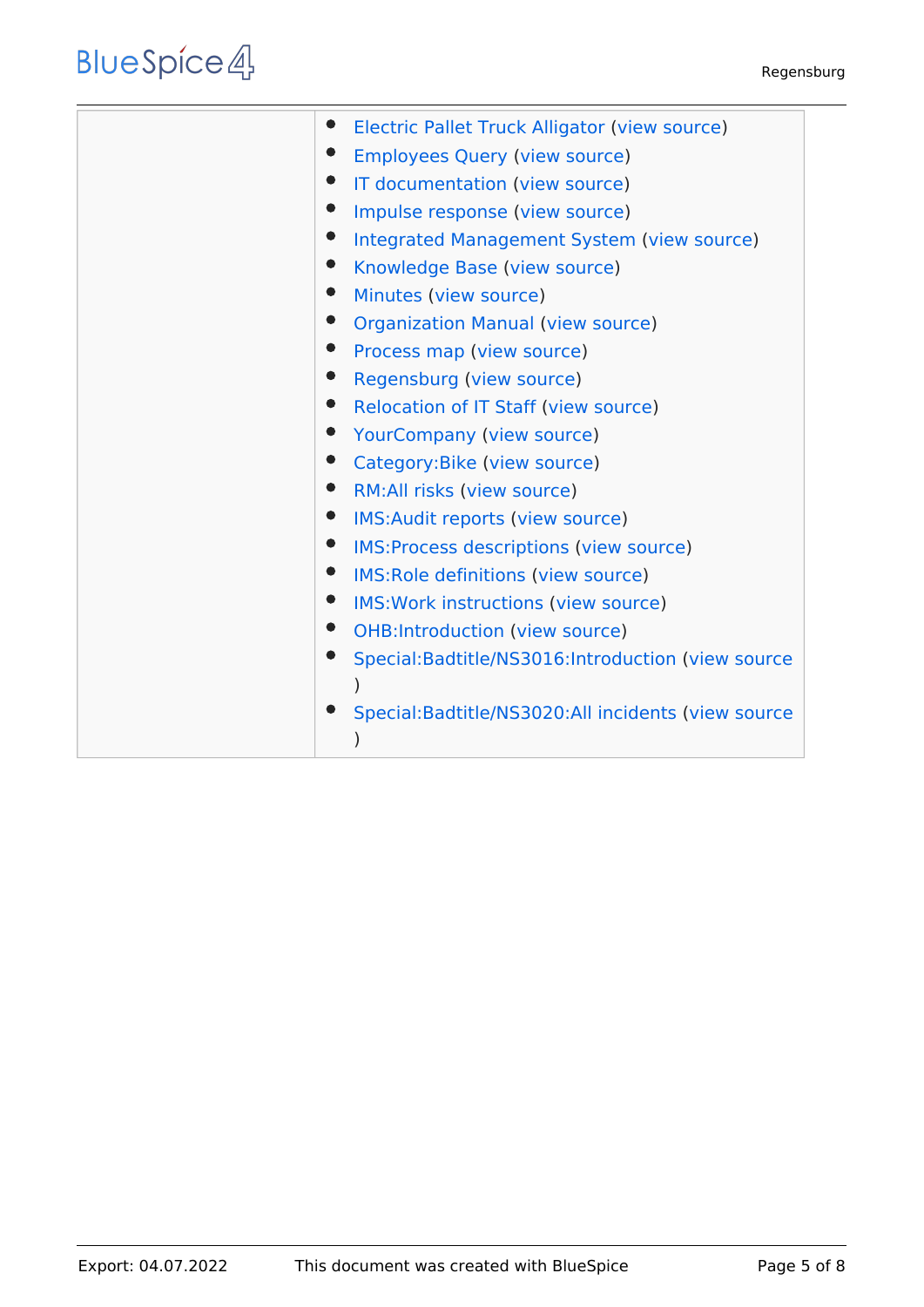# <span id="page-5-0"></span>**Information for "Template:ContentNav/styles.css"**

## Basic information

| Display title                                                               | Template:ContentNav/styles.css |
|-----------------------------------------------------------------------------|--------------------------------|
| Default sort key                                                            | ContentNav/styles.css          |
| Page length (in bytes)                                                      | 169                            |
| Namespace                                                                   | Template                       |
| Page ID                                                                     | 95                             |
| Page content language                                                       | en - English                   |
| Page content model                                                          | <b>Sanitized CSS</b>           |
| Indexing by robots                                                          | Allowed                        |
| Number of redirects to this page                                            | 0                              |
| Number of subpages of this page $ 0 \rangle$ (0 redirects; 0 non-redirects) |                                |

## Page protection

| Edit   Allow all users (infinite) |
|-----------------------------------|
| Move Allow all users (infinite)   |

[View the protection log for this page.](https://en.demo.bluespice.com/w/index.php?title=Special:Log&type=protect&page=Template%3AContentNav%2Fstyles.css)

#### Edit history

| Page creator                                   | hw>WikiSysop                |
|------------------------------------------------|-----------------------------|
| Date of page creation                          | 11:42, 22 November 2021     |
| Latest editor                                  | WikiSysop (talk   contribs) |
| Date of latest edit                            | 16:43, 1 December 2021      |
| Total number of edits                          | 2                           |
| Total number of distinct authors               | $\mathcal{L}$               |
| Recent number of edits (within past 90 days) 0 |                             |
| Recent number of distinct authors              | $\Omega$                    |

| Pages transcluded on $(25)$ $\bullet$ Calendar (view source)<br>• Coffeemaker (view source) |
|---------------------------------------------------------------------------------------------|
| Customers (view source)                                                                     |
| Documentation System (view source)                                                          |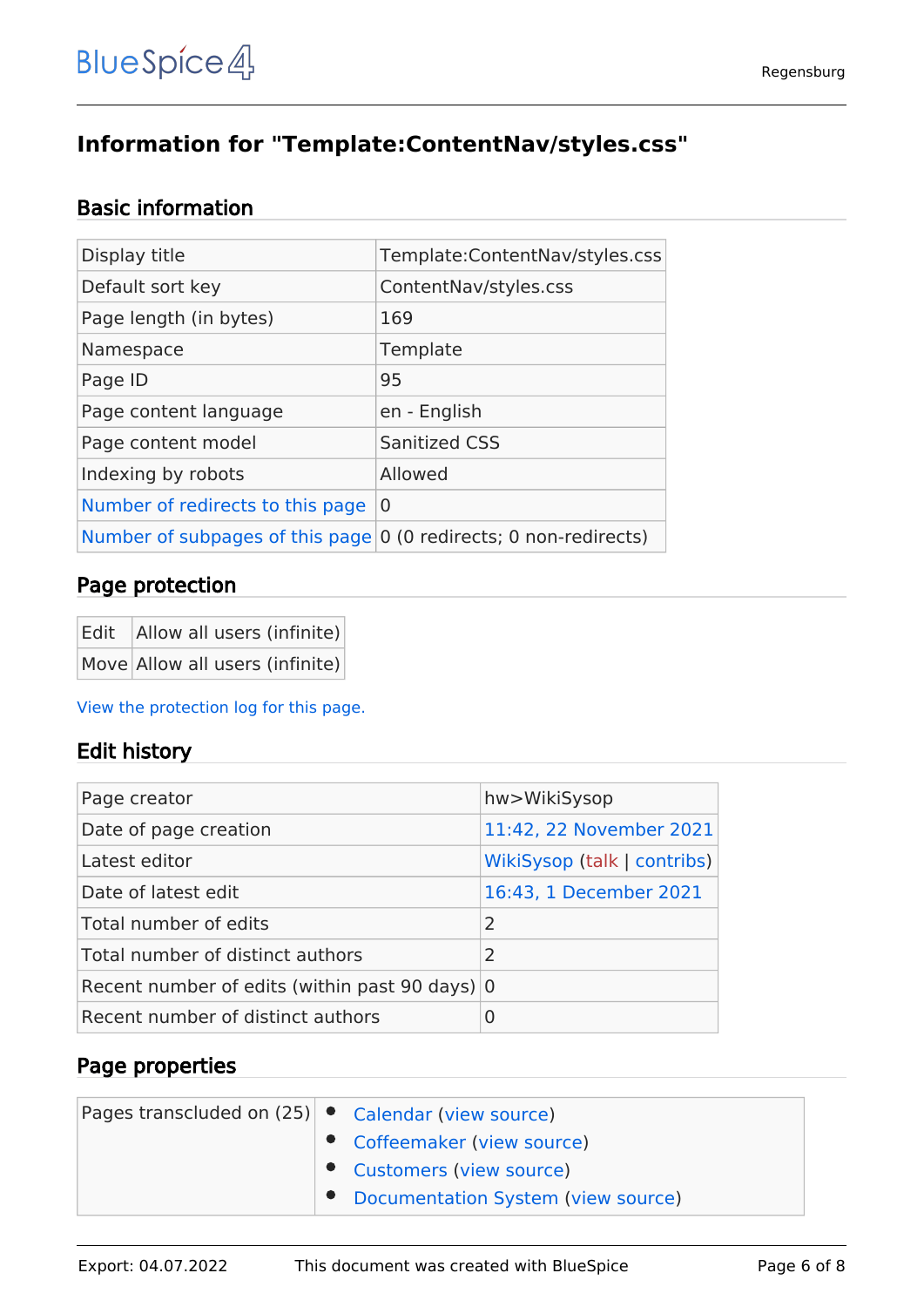# **BlueSpice4**

| Electric Pallet Truck Alligator (view source)        |
|------------------------------------------------------|
| <b>Employees Query (view source)</b>                 |
| IT documentation (view source)                       |
| Impulse response (view source)                       |
| Integrated Management System (view source)           |
| Knowledge Base (view source)                         |
| Minutes (view source)                                |
| <b>Organization Manual (view source)</b>             |
| Process map (view source)                            |
| Regensburg (view source)                             |
| Relocation of IT Staff (view source)                 |
| <b>YourCompany (view source)</b>                     |
| Category: Bike (view source)                         |
| $\bullet$<br>RM: All risks (view source)             |
|                                                      |
| IMS: Audit reports (view source)                     |
| IMS: Process descriptions (view source)              |
| IMS: Role definitions (view source)                  |
| IMS: Work instructions (view source)                 |
| <b>OHB:Introduction (view source)</b>                |
| Special:Badtitle/NS3016:Introduction (view source    |
|                                                      |
| Special: Badtitle/NS3020: All incidents (view source |
|                                                      |